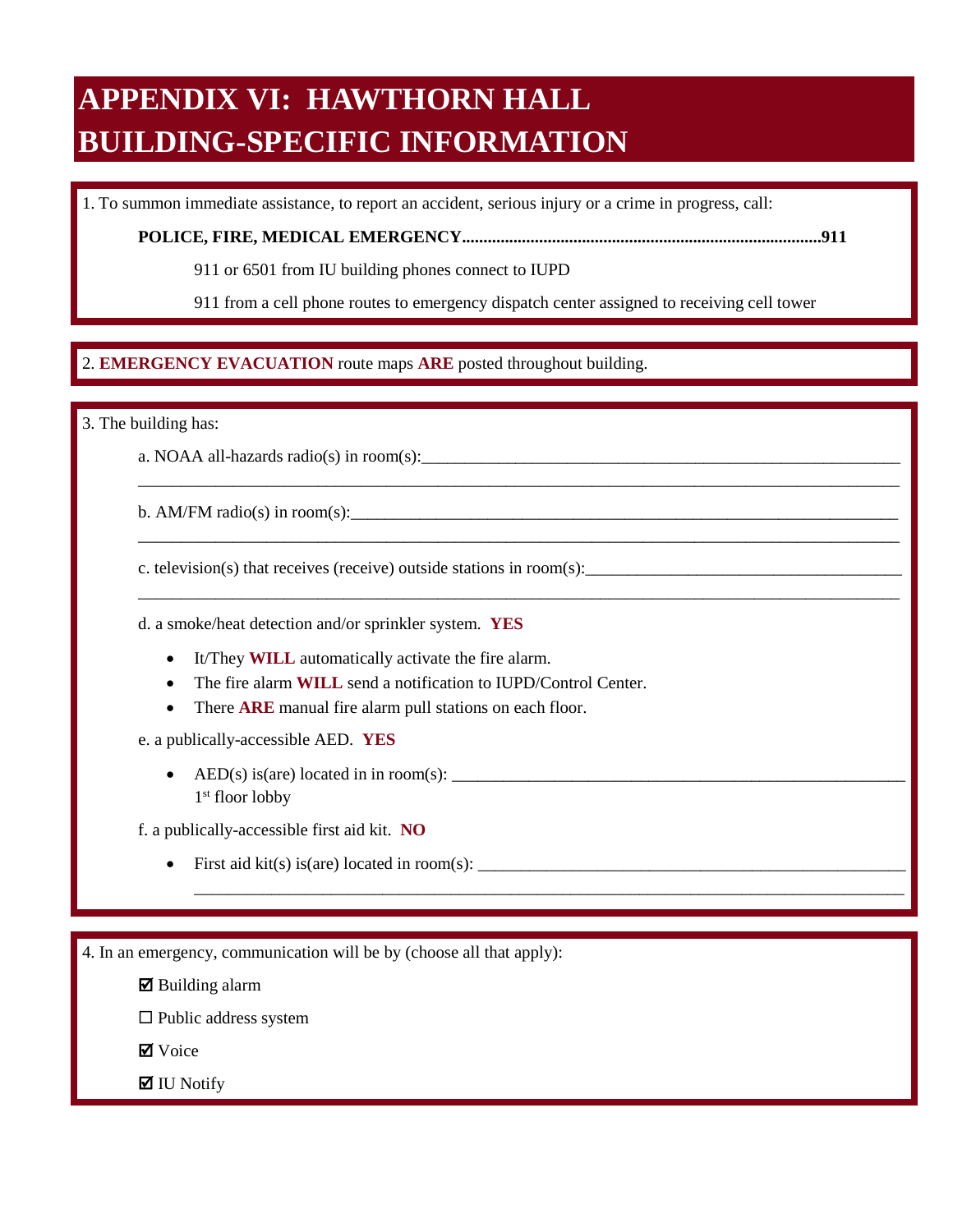## 5. **Emergency Control Committee Chairpersons** are:

| <b>NAME</b> | <b>TITLE</b>                              | <b>LOCATION</b> | <b>PHONE#</b> | <b>E-MAIL</b>      |
|-------------|-------------------------------------------|-----------------|---------------|--------------------|
| Wayne James | <b>Chief of Police</b>                    | <b>MS116E</b>   | 219-980-7222  | $w$ ljames@iun.edu |
| Kathryn     | University                                | <b>RH230</b>    | 219-981-4230  | kmanteuf@iun.edu   |
| Manteuffel  | Environmental<br><b>Health and Safety</b> |                 |               |                    |

### 6. **Emergency Control Committee Members** are:

| <b>NAME</b>   | <b>FLOOR</b><br><b>REPRESENTED</b> | <b>LOCATION</b> | <b>PHONE#</b> | <b>E-MAIL</b>   |
|---------------|------------------------------------|-----------------|---------------|-----------------|
| <b>VACANT</b> |                                    |                 |               |                 |
| <b>VACANT</b> |                                    |                 |               |                 |
| Mark Hoyert   | $\overline{2}$                     | HH227           | 219-980-6731  | mhoyert@iun.edu |
| <b>VACANT</b> | $\overline{2}$                     |                 |               |                 |
| <b>VACANT</b> | 3                                  |                 |               |                 |
| <b>VACANT</b> | 3                                  |                 |               |                 |
| Adrian Garcia | 4                                  | HH467           | 219-980-6690  | agarcia@iun.edu |
| Cathy Hall    | 4                                  | HH449           | 219-980-6531  | cathall@iun.edu |

7. When **sheltering in place,** emergency actions will be coordinated from the **IUPD/control center**.

 $\ddot{\phantom{0}}$  hallway, office or classroom). See EMERGENCY EVACUATION maps on the first floor. 8. In the event of a **tornado**, occupants will shelter on the first floor in an area without windows (such as a restroom, hallway, office or classroom). See EMERGENCY EVACUATION maps on the first floor. 8. In the event of a **tornado,** occupants will shelter on the first floor in an area without windows (such as a restroom,

 9. The procedure for **accounting for building occupants** during an evacuation is for supervisors to take a roll call of employees at the primary evacuation meeting area. Any employees missing or suspected of being trapped inside the building must be reported to Emergency Control Committee Members (clearly identified in yellow/lime green reflective vests).

10. During an emergency evacuation of the building, occupants should go to:

- a. The **primary evacuation meeting area,** which is in the courtyard—west of the building—near Raintree.
- b. During **inclement weather**, the meeting area is the Library Conference Center lobby (Please do not proceed to this location until roll call has been completed and you have been accounted for.).